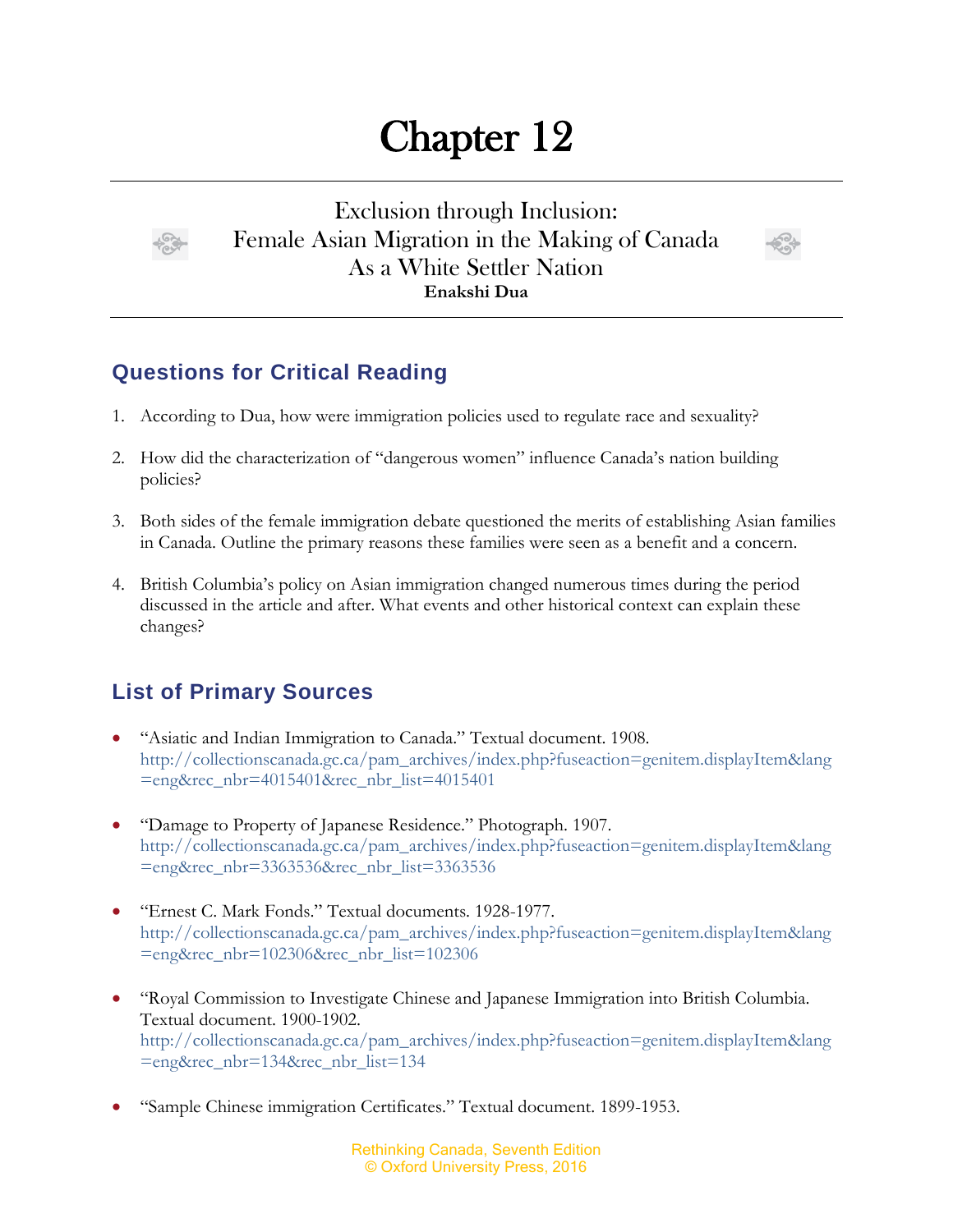[http://collectionscanada.gc.ca/pam\\_archives/index.php?fuseaction=genitem.displayItem&lang](http://collectionscanada.gc.ca/pam_archives/index.php?fuseaction=genitem.displayItem&lang=eng&rec_nbr=161424&rec_nbr_list=161424) [=eng&rec\\_nbr=161424&rec\\_nbr\\_list=161424](http://collectionscanada.gc.ca/pam_archives/index.php?fuseaction=genitem.displayItem&lang=eng&rec_nbr=161424&rec_nbr_list=161424)

- "Poster on Chinese Immigration." Textual document. 1923. [http://collectionscanada.gc.ca/pam\\_archives/index.php?fuseaction=genitem.displayItem&lang](http://collectionscanada.gc.ca/pam_archives/index.php?fuseaction=genitem.displayItem&lang=eng&rec_nbr=190281&rec_nbr_list=190281) [=eng&rec\\_nbr=190281&rec\\_nbr\\_list=190281](http://collectionscanada.gc.ca/pam_archives/index.php?fuseaction=genitem.displayItem&lang=eng&rec_nbr=190281&rec_nbr_list=190281)
- "Chinese Houses in Chinese Quarter." Deville, E. Photograph. 1886. [http://collectionscanada.gc.ca/pam\\_archives/index.php?fuseaction=genitem.displayItem&lang](http://collectionscanada.gc.ca/pam_archives/index.php?fuseaction=genitem.displayItem&lang=eng&rec_nbr=3192435&rec_nbr_list=3192435) [=eng&rec\\_nbr=3192435&rec\\_nbr\\_list=3192435](http://collectionscanada.gc.ca/pam_archives/index.php?fuseaction=genitem.displayItem&lang=eng&rec_nbr=3192435&rec_nbr_list=3192435)
- "Indian Immigrants on board the Komagata Maru in English Bay, Vancouver, British Columbia." Photograph. 1914. [http://collectionscanada.gc.ca/pam\\_archives/index.php?fuseaction=genitem.displayItem&lang](http://collectionscanada.gc.ca/pam_archives/index.php?fuseaction=genitem.displayItem&lang=eng&rec_nbr=3192402&rec_nbr_list=3192402) [=eng&rec\\_nbr=3192402&rec\\_nbr\\_list=3192402](http://collectionscanada.gc.ca/pam_archives/index.php?fuseaction=genitem.displayItem&lang=eng&rec_nbr=3192402&rec_nbr_list=3192402)
- "Japanese Immigration with Supper, British Columbia." Photograph. C. 1915. [http://collectionscanada.gc.ca/pam\\_archives/index.php?fuseaction=genitem.displayItem&lang](http://collectionscanada.gc.ca/pam_archives/index.php?fuseaction=genitem.displayItem&lang=eng&rec_nbr=3648581&rec_nbr_list=3648581) [=eng&rec\\_nbr=3648581&rec\\_nbr\\_list=3648581](http://collectionscanada.gc.ca/pam_archives/index.php?fuseaction=genitem.displayItem&lang=eng&rec_nbr=3648581&rec_nbr_list=3648581)
- "Chinese Immigrants on the Deck of the 'Black Diamond.'" Reford, Robert. Photograph. 1889. [http://collectionscanada.gc.ca/pam\\_archives/index.php?fuseaction=genitem.displayItem&lang](http://collectionscanada.gc.ca/pam_archives/index.php?fuseaction=genitem.displayItem&lang=eng&rec_nbr=3193369&rec_nbr_list=3193369) [=eng&rec\\_nbr=3193369&rec\\_nbr\\_list=3193369](http://collectionscanada.gc.ca/pam_archives/index.php?fuseaction=genitem.displayItem&lang=eng&rec_nbr=3193369&rec_nbr_list=3193369)
- "Unidentified Chinese Child." Photograph. 1903-1905. [http://collectionscanada.gc.ca/pam\\_archives/index.php?fuseaction=genitem.displayItem&lang](http://collectionscanada.gc.ca/pam_archives/index.php?fuseaction=genitem.displayItem&lang=eng&rec_nbr=3366107&rec_nbr_list=3366107) [=eng&rec\\_nbr=3366107&rec\\_nbr\\_list=3366107](http://collectionscanada.gc.ca/pam_archives/index.php?fuseaction=genitem.displayItem&lang=eng&rec_nbr=3366107&rec_nbr_list=3366107)
- "Mrs. Patrick's Mission to the Japanese in Kitsilano, Showing Japanese and Native Indian Children Attending." Photograph. 1909. http://collectionscanada.gc.ca/pam\_archives/index.php?fuseaction=genitem.displayItem&lang =eng&rec\_nbr=3645607&rec\_nbr\_list=3645607

## **Multimedia Resources**

- The Chinese Immigration Act, 1901 [http://www.canadiana.org/ECO/ItemRecord/9\\_03479](http://www.canadiana.org/ECO/ItemRecord/9_03479)
- *In the Shadow of Gold Mountain* (2004) description found at: <http://www.onf-nfb.gc.ca/eng/collection/film/?id=51429>
- Nikkei National Museum and Cultural Centre <http://centre.nikkeiplace.org/>
- Chinatown Canada (documentary)

Rethinking Canada, Seventh Edition © Oxford University Press, 2016